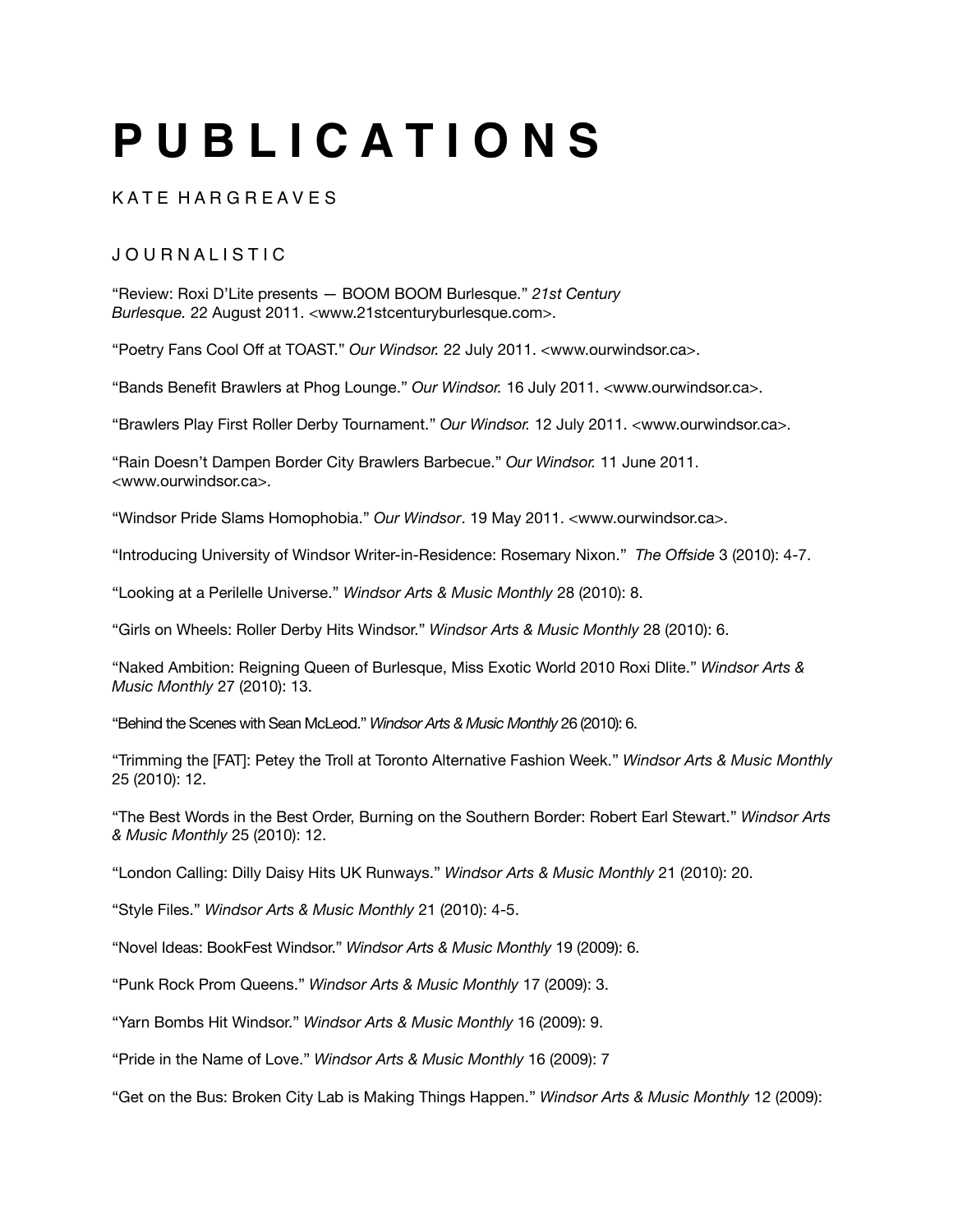"The XX Factor: Women Who Play in Glass Houses Start to Throw Stones." *Windsor Arts & Music Monthly* 12 (2009): 10.

"Karma Chameleons: 'Eye Candy' Fashion Show Re-Styles Friday the 13th." *Windsor Arts & Music Monthly.* online issue. February 2009.

"Degenerate Art Performance Celebrates Freedom of Expression." *Windsor Arts & Music Monthly.* online issue. February 2009.

"Open Stages of Development: Two Groups Open Open Mic Nights to All Art." *Windsor Arts & Music Monthly* 10 (2009): 3.

"Real, Too Real? Rachel K. Olsen's Poorly Drawn Comics for Real Life." *Windsor Arts & Music Monthly*  10 (2009): 3.

"Best Books of 2008." *Windsor Arts & Music Monthly* 10 (2009): 6-7.

"Roxi Dlite: Revamping the Art of Burlesque." *Windsor Arts & Music Monthly* 7 (2008): 6-7.

"Uncommon People: Local Artists Find Common Ground at West-end Gallery." *Windsor Arts & Music Monthly* 6 (2008): 6.

"Fringe Festival Provides Colourful Theatre." *The Lance.* July 9, 2008: 8.

"Standing Out in the Mall-Fashion Crowd." *The Lance*. March 12, 2008: 16.

"Local Artists Help Smash the Glass." *The Lance.* April 2, 2008: 15

"Stitch 'n Bitch: Not your Grandma's Knitting." *The Lance.* March 19, 2008:

"Growing At-Risk Groups for Eating Disorders: Men and Children." *The Lance.* February 6, 2008: 8

"Found in Translation." *The Lance.* November 7, 2007:

"Mulhern Tackles Charles Sylvestre Case." *The Lance.* October 31, 2007: 16

"Owen Pallett Dispels Media Myths and More." *The Lance.* October 17, 2007: 13

#### C R E A T I V E

"Arc." *Canada & Beyond* 3.1-2 [\(2013\). <http://canada-and-beyond.com/index.php/canada-and-beyond/article/view/](http://canada-and-beyond.com/index.php/canada-and-beyond/article/view/57/73) 57/73>

"Skim." Canada & Beyond 3.1-2 [\(2013\). <http://canada-and-beyond.com/index.php/canada-and-beyond/article/view/](http://canada-and-beyond.com/index.php/canada-and-beyond/article/view/57/73) 57/73>

"Splinter." Canada & Beyond 3.1-2 [\(2013\). <http://canada-and-beyond.com/index.php/canada-and-beyond/article/view/](http://canada-and-beyond.com/index.php/canada-and-beyond/article/view/57/73) 57/73>

"Hip to Be Square." *Detours: An Anthology of Poets from Windsor & Essex County.* Windsor: Palimpsest Press, 2012. 41.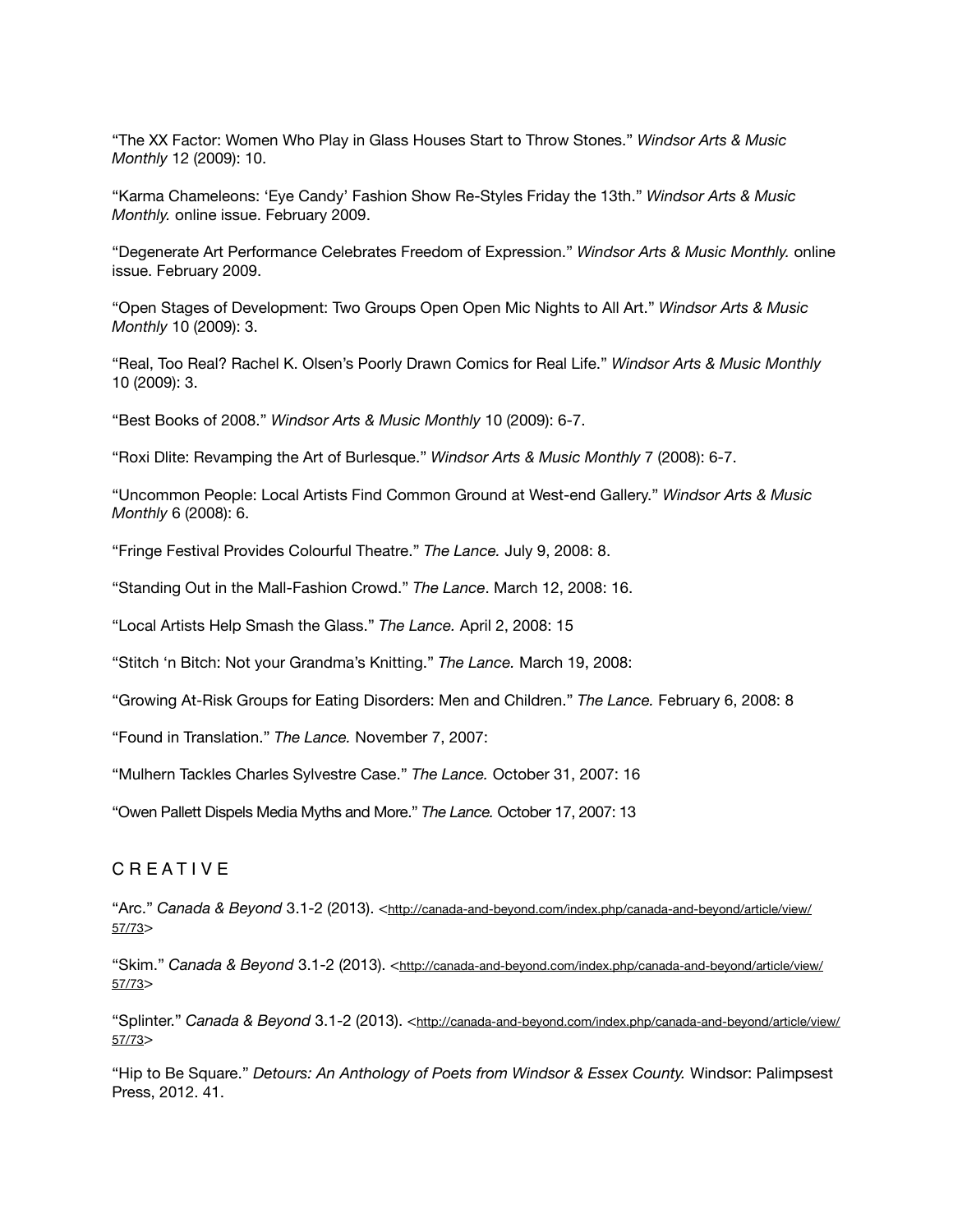"Ribfest." *Detours: An Anthology of Poets from Windsor & Essex County.* Windsor: Palimpsest Press, 2012. 123.

"Date Night." *Whisky Sour City.* Ed. Vanessa Shields. Windsor: Black Moss Press, 2013. 38.

"Bus Schedule." *Whisky Sour City.* Ed. Vanessa Shields. Windsor: Black Moss Press, 2013. 49.

"Ants." *Descant* 159 (2012): 119.

"Ribfest." *The Feathertale Review* 10 (2012): 38.

"seatbelt/backpack." *Windsor ReView* 46.1 (2012): 77-9.

"Duty Free." *Windsor ReView* 46.1 (2012): 76.

"Citation." *Windsor ReView* 46.1 (2012): 75.

"prompt." *Windsor ReView* 46.1 (2012): 72-4.

"Paper Ladder." *Cuizine* (2012): [<http://www.erudit.org/revue/cuizine/2012/v3/n2/1012458ar.html](http://www.erudit.org/revue/cuizine/2012/v3/n2/1012458ar.html)>.

"Obstacles." *Drunken Boat* (2012): <<http://www.drunkenboat.com/db15/kate-hargreaves>>.

"Renter's Inheritance." *filling Station* (2012): 25.

"The Problem with Bee." *filling Station* (2012): 26.

"one. imperative." *filling Station* (2012): 27.

"two. Deet." *filling Station* (2012): 27.

"three. ISSN." *filling Station* (2012): 27.

"Muck, Heels and Molehills." *The Lance.* January 16, 2012.

"Necks." *Branch Magazine* (October 2011) <http://www.branchmagazine.com>

"Saturday." *Branch Magazine* (October 2011) <http://www.branchmagazine.com>

"Letter(s) to the Editor." *The Windsor ReView* 45.1 (2012): 80.

"Under One Roof." *The Antigonish Review* (2011): 119-21.

"Shoebox." *The Antigonish Review* (2011): 122.

Excerpt from *Talking Derby: Stories from a Life on Eight Wheels*. *Marty Gervais: Poet Laureate* (forthcoming) <http://martygervaispoetlaureate.wordpress.com/>

"Roller Derby is Not Pretty." *Guest Blogs at BlackMossPress.com* (January 2012) <www.blackmosspress.com>.

"Three Homophonic Translations." *Steel Bananas* 28 (2011) <http://www.steelbananas.com>.

"Op. 410." *Steel Bananas* 27 (2011) <http://www.steelbananas.com>.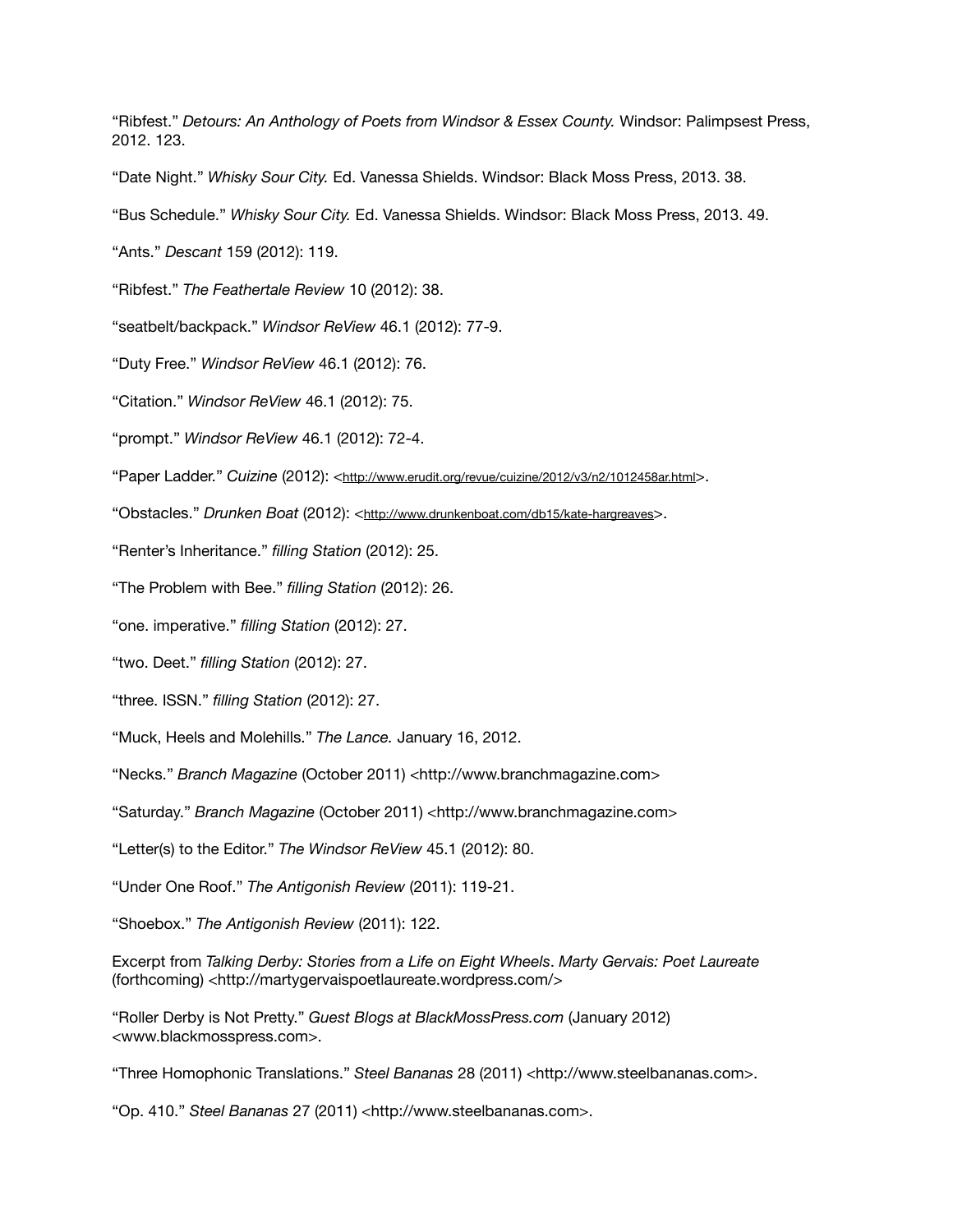"A Series of Language Lessons." *Rampike* 20.1 (2011): 82-3. "toothache." *Offside* (April 2011) <www.offsidezine.com>. Excerpts from "Sketches of a Girl." *Are We There Yet?* (2011): 10-12 "Garlic." *These Are Real People* (2011): 24 "Snapping." *These Are Real People* (2011): 23 "Re: Rejection Letter." *These Are Real People* (2011): 25 "So Vain." *Off the Coast.* 16.4 (2010): 50. "error message." *filling station* 47 (2010): 61. "nine thirty sharps." *Are We There Yet?* 1 (2010): 55-6. "Research." *generation magazine* (2010): 19-20. "Rep dob2tog rev (pattern untest)." *again again again* (2010): 11-12. "safe." *Room* 32.2 (2009): 60-1. "skunk." *Carousel* 24 (2009): 59. "fake fur four feet." *Windsor ReView* 42.1 (2009): 60-1. "Clot pic (Clot & Warfarin)." *Ottawa Arts Review* 3.1 (2009): 27-8. "thumbsong/thumbsong 2." *generation magazine* (2009): 10-11. "Mirror Morning." *Nöd* 10 (2009): 40. "don't touch." *Transition.* Canadian Mental Health Association (2009): 22. "work ahead." *Broken City Lab's Text-in Transit Project* (text in Transit Windsor bus ad space) (2009). "at least i'm not wearing an apron." *Cahoots Magazine* (2008). "what are you doing XXXXXXX smelling my typewriter?" *The Windsor Salt* (2009): 5. "ninety degrees." */nine words/* (2008): 14. "automatic." *ibid2* (2008): 15. "Dead Meat." *hindsight* (2008): 15. "The Killer of Youth" *The Lance* (2008): 15. "typewriter tape case (2am rhythms). *ibid1* (2008): 2. "Factory Girl." *diminuendo* (2007): 23.